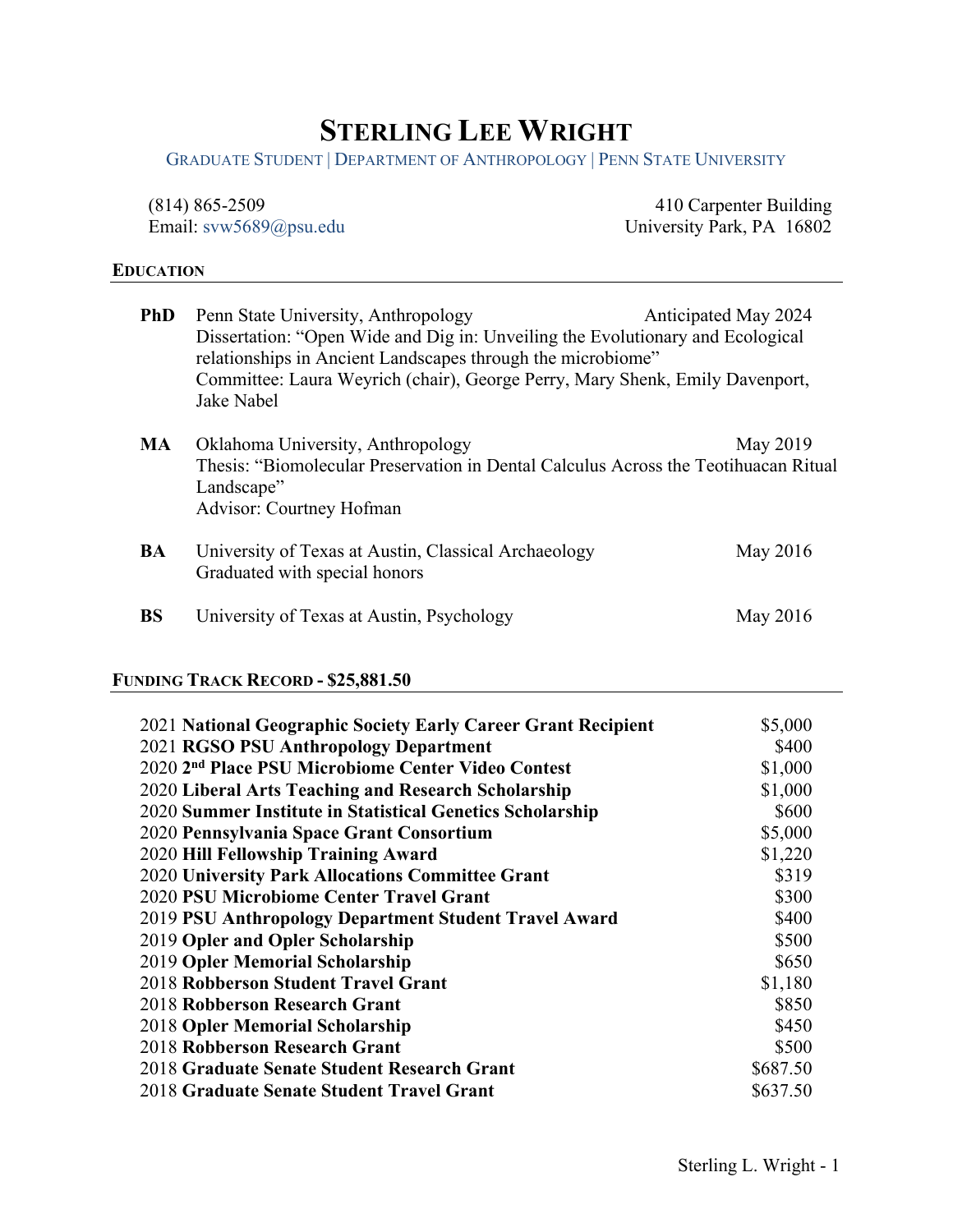| 2017 Graduate Senate Student Research Grant | 187.50  |
|---------------------------------------------|---------|
| 2015 Balkan Heritage Foundation Scholarship | \$1,000 |
| 2015 Masters McCarthy Scholarship           | \$1,000 |
| 2014 Velma Box Scholarship                  | \$1,000 |
| 2012 Top-ten percent scholarship            | \$2,000 |

# **RESEARCH INTERESTS**

- $\triangleright$  Paleomicrobiology
- > Ancient DNA
- $\triangleright$  Classical archaeology/bioarchaeology
- $\triangleright$  Bioinformatics

# **PUBLICATIONS**

# *Peer-Reviewed Articles*

\* indicates corresponding author

Farrer, Andrew G., **Sterling L. Wright**, Emily Skelly, et al. 2021 "Effectiveness of Decontamination Protocols When Analyzing Ancient DNA Preserved in Dental Calculus." *Scientific Reports* 11(1). Nature Publishing Group: 7456. <http://doi.org/10.1038/s41598-021-86100-w>

**Wright, Sterling L.\***, Keith Dobney, and Laura S. Weyrich 2021 "Advancing and Refining Archaeological Dental Calculus Research Using Multiomic Frameworks*.*" *STAR: Science & Technology of Archaeological Research* 7(1). Routledge: 13–30.<https://doi.org/10.1080/20548923.2021.1882122>

**Wright, S.\***, "The Long and Complicated Relationship between Humans and Yersinia pestis*," Sapient: The Undergraduate Journal of Biological Anthropology*, vol. 5, 2017, pp. 4- 9.

# **PRESENTATIONS AND INVITED LECTURES**

**Poster,** *"Effectiveness of decontamination protocols when analyzing ancient DNA preserved in dental calculus,"* Ancient Biomolecules of Plants, Animals, and Microbes (virtual), 2021.

**Invited lecturer, "***Listening to the dead in new ways: Investigating the biomolecular preservation at Histria,"* American Institute of Southeast European Studies (AISEES), 2021.

**Paper Presentation**, "*The integrity of biomolecules across the oral matrix at Histria, Romania*," 86<sup>th</sup> Annual Meeting for the Society for American Archaeology, 2021.

**Paper Presentation**, "*The integrity of biomolecules across the oral matrix at Histria, Romania*," 85<sup>th</sup> Annual Meeting for the Society for American Archaeology, 2020. \*cancelled due to COVID19 pandemic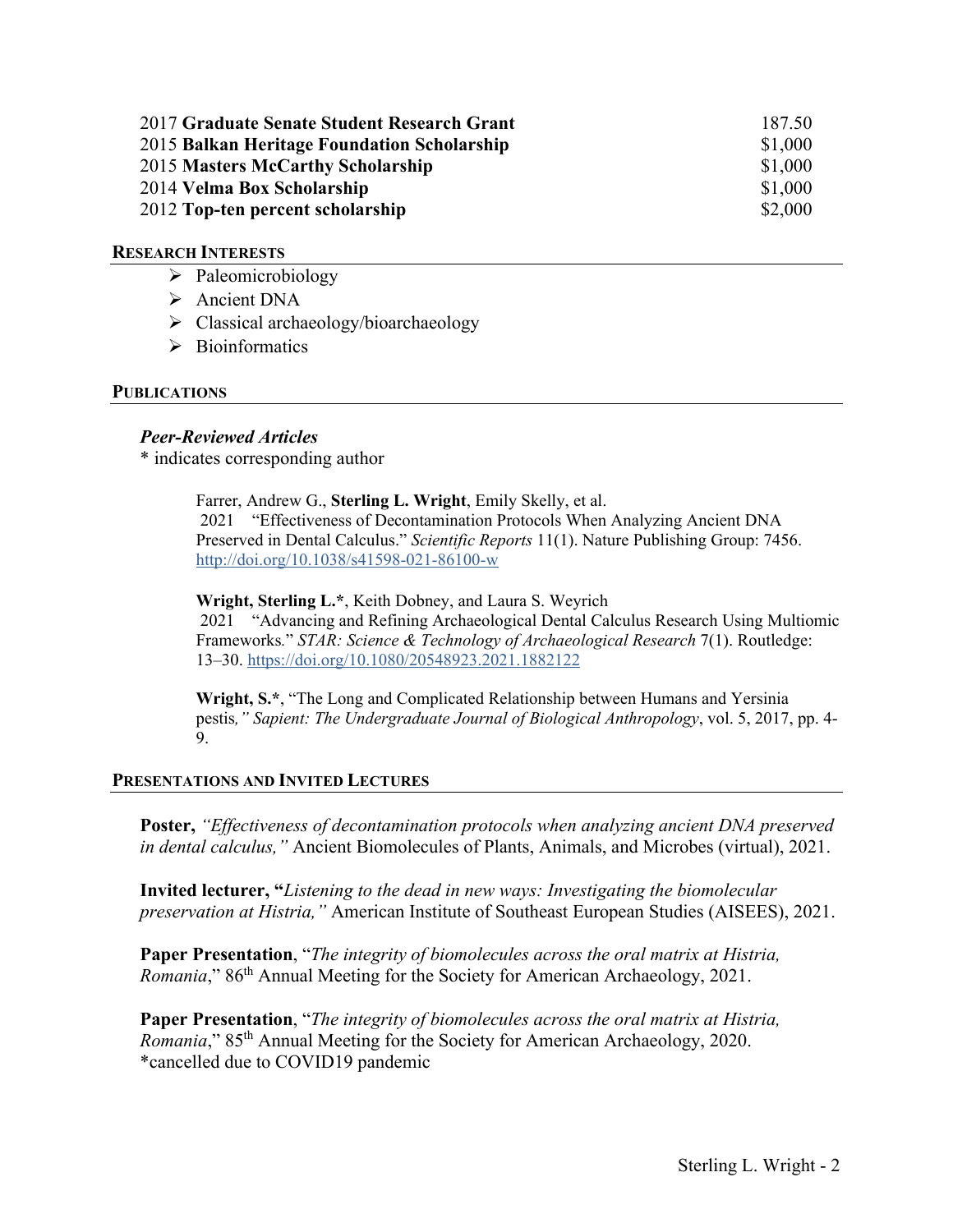**Paper Presentation**, "*Biomolecular Preservation in Dental Calculus from the Teotihuacan Ritual Landscape*," 84th Annual Meeting for the Society for American Archaeology, 2019.

**Poster**, "*Biomolecular Preservation in Dental Calculus from the Teotihuacan Ritual Landscape*," 8th International Symposium on Biomolecular Archaeology, 2018. (https://www.shh.mpg.de/1070374/isba2018\_programm.pdf)

**Paper Presentation**, "*Exploring the biological heritage of enslaved people at James Madison's Montpelier through ancient DNA analysis*," 83<sup>rd</sup> Annual Meeting for the Society for American Archaeology, 2018.

**Poster**, "*Demystifying Teotihuacan Through the Microbiome*," 1<sup>st</sup> Oklahoma Archaeology Conference, 2018.

**Paper Presentation**, "*The Long and Complicated Relationship between Humans and Infectious Diseases*," 118<sup>th</sup> Annual Meeting for the Archaeological Institute of America, 2017.

**Guest Speaker**, "*Socialist Archaeology? Is it Worth Saving?*," University of Texas Antiquities Action Conference: Global Initiatives Towards Cultural Heritage Preservation: Who Owns the Past, 2016.

**Paper Presentation**, "*The Long and Complicated Relationship between Humans and Infectious Diseases*," Eta Sigma Phi's Undergraduate Research Symposium for the Classics Department at the University of Texas at Austin, 2016.

**Paper Presentation**, "*The Long and Complicated Relationship between Humans and Infectious Diseases*," University of Texas at Austin's Research Week, 2016.

**Paper Presentation**, "*Six Degrees of Cyrus: Applying Network Analysis to Herodotus*," Texas Digital Humanities Consortium, 2014.

# **REPORTS**

**Wright, S.,** R. Singleton, K. Hughes, K. Rayfield, T. Honap, N. Dagtas, C. Monroe, S. Wu, L. Huang, and C. Hofman. "Sequencing dental calculus and dentin from Histria: Genetic Analysis of Dental Calculus and Teeth from Roman Burial Contexts  $2<sup>nd</sup>$ -6<sup>th</sup> centuries CE" (2020).

Monroe, C., C. Hofman, R. Austin, and **S. Wright. "**Sequencing Mitochondrial Genomes from Montpelier, James Madison's Plantation Home: Genetic Analysis of Teeth from Non-Burial  $18^{th}$ -19<sup>th</sup> century Archaeological Sites" (2018).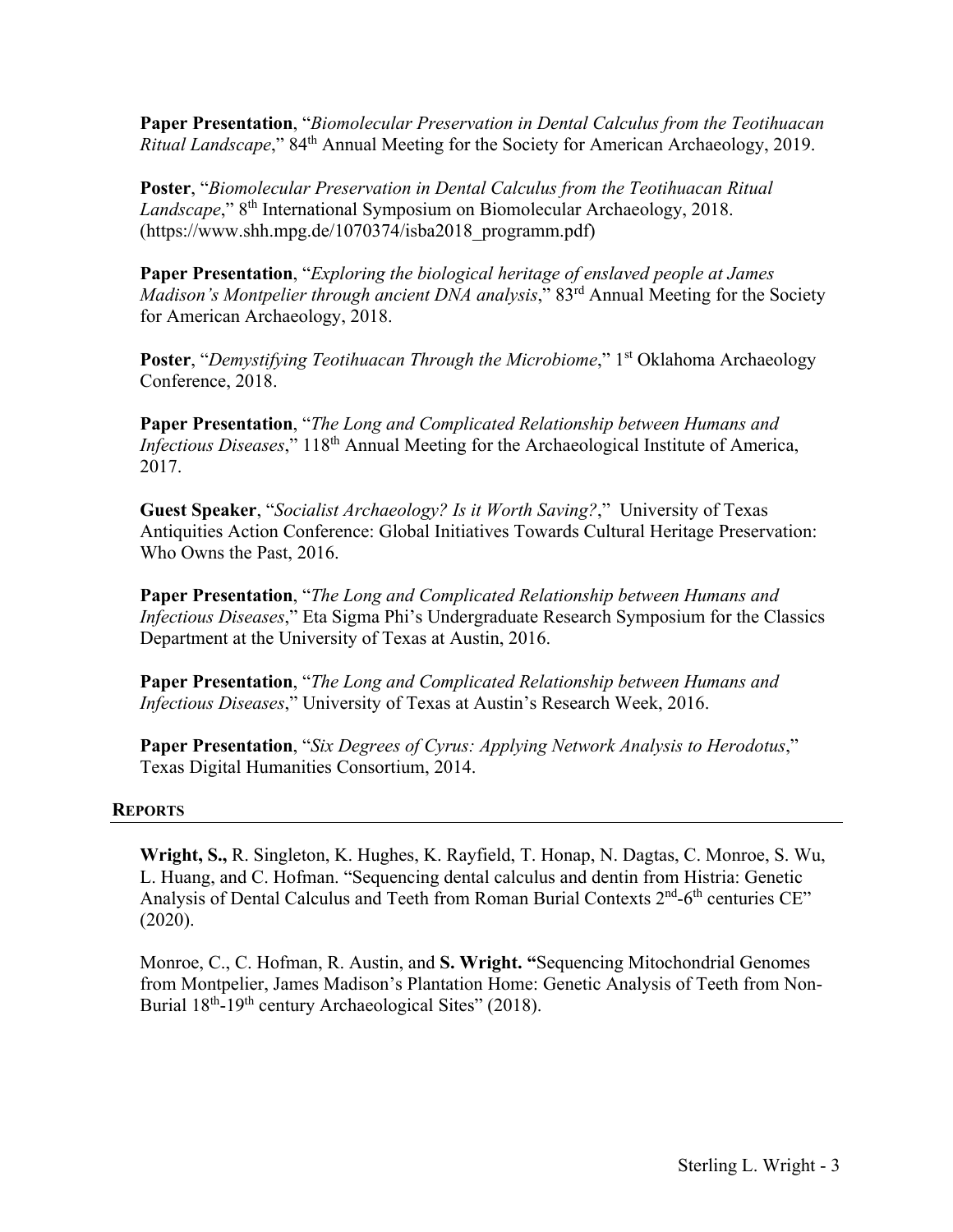# **WEB CONTENT**

• "Open Wide: The Oral Microbiome," YouTube video for the Penn State Microbiome Center Video Contest (2020). <https://www.youtube.com/watch?v=HC5pv73SzWw&t=1s>

# **TEACHING EXPERIENCE**

# **Shoemaker High School, Killeen, TX** Jan 2017 to Jul 2017

**Teacher**, Biology

- Public high school course teaching 180 students per semester, covering the following topics: genetics, evolution, anatomy
- Developed quizzes, exams, and homework
- Revised the syllabus to meet Texas Education Agency accreditation standards
- Coordinated grading and labs

# **University Leadership Network**, Austin, TX Sep 2013 to May 2016

**Peer Mentor**, Education

- Undergraduate course mentoring 50 students per semester, covering the following topics: job interviewing, resume writing, networking
- Organized weekly activities for one-hour sessions
- Relied on kinesthetic and game-based pedagogical techniques

#### **UNDERGRADUATE RESEARCH SUPERVISED**

| 2021      | Samantha Muller (Penn State University, microArch Research Group)      |
|-----------|------------------------------------------------------------------------|
| 2021      | Meghan Malloy (Penn State University, Department of Anthropology)      |
| 2018-2019 | Karissa S. Hughes (University of Oklahoma, Department of Anthropology) |

# **PROFESSIONAL TRAINING**

# **The Graduate Online Teaching Certificate**

Penn State University, Online, Sept 2020

# **Next-Generation Sequencing intern**

Genomic Sequencing and Analysis Facility, Austin, TX, Sep-Dec 2016

# **Cultural Resource Management Technician**

Williams Self Associates, Round Rock, TX Aug 2016

# **Archaeological Excavations**

Archaeogeneticist, Histria Mapping Archaeology Project, Histria, Romania, 2018-present Archaeogeneticist, Plaza of the Columns Complex, Teotihuacan, Mexico August 2018 Field and osteo lab participant, Archaeotek, Odorheiu, Romania Jun-Jul 2016 Field worker, IFR/Balkan Heritage Foundation, Stobi, Macedonia Jun 2015

**Business Certificate**, McCombs Business at the University of Texas at Austin, June 2014